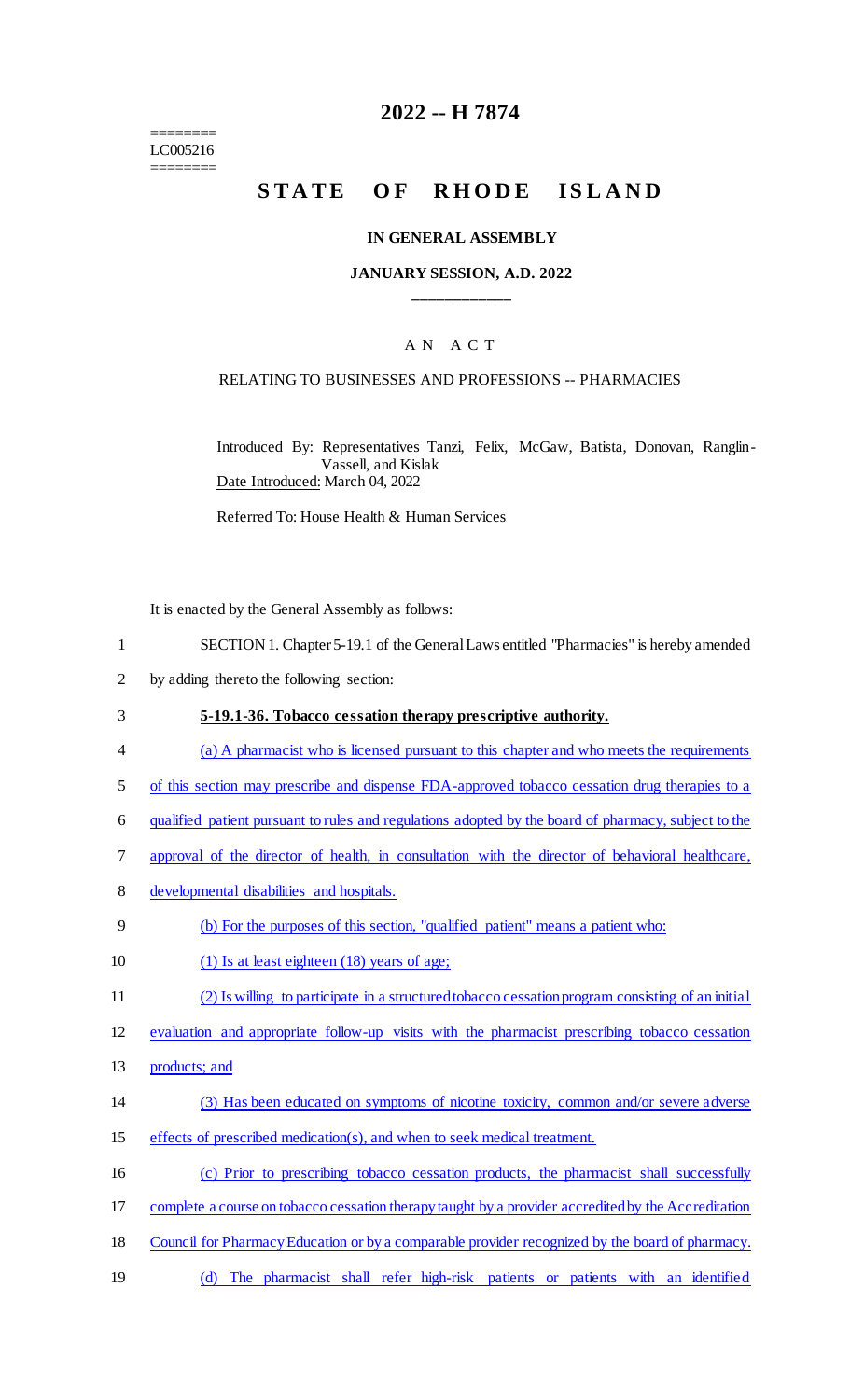- contraindication to FDA-approved tobacco cessation drug therapies to the patient's primary care
- provider, as applicable, or to another provider, as appropriate.
- (e) All pharmacists participating in prescribing therapy for tobacco cessation shall follow
- 4 the US Department of Health and Human Services, Public Health Services, Clinical Practice
- Guideline: Treating Tobacco Use and Dependence: 2008 Update (or subsequent updates as they
- become available), or the most updated standard of care as approved by the board of pharmacy,
- subject to the approval of the director of health, in consultation with the director of behavioral
- healthcare, developmental disabilities and hospitals.
- (1) Pharmacists will implement the Five (5) A's (ask, advise, assess, assist, arrange) to help
- patients quit using all forms of tobacco.
- (2) Pharmacists' services will include an educational component to include counseling on
- medication therapies and cessation strategies as well as referral to sources provided by the Rhode
- Island department of health.
- (f) Notification of the patient screening, the prescription record and the follow-up care plan
- shall be provided to the patient's primary care provider, as applicable, within five (5) business days
- 16 following the prescribing of a tobacco cessation product.
- (g) The definition of a qualified patient is subject to adaptation pursuant to rules and
- regulations adopted by the board of pharmacy, subject to the approval of the director of the
- 19 department of health, in consultation with the director of the department of behavioral healthcare,
- developmental disabilities and hospitals.
- SECTION 2. This act shall take effect upon passage.

======== LC005216 ========